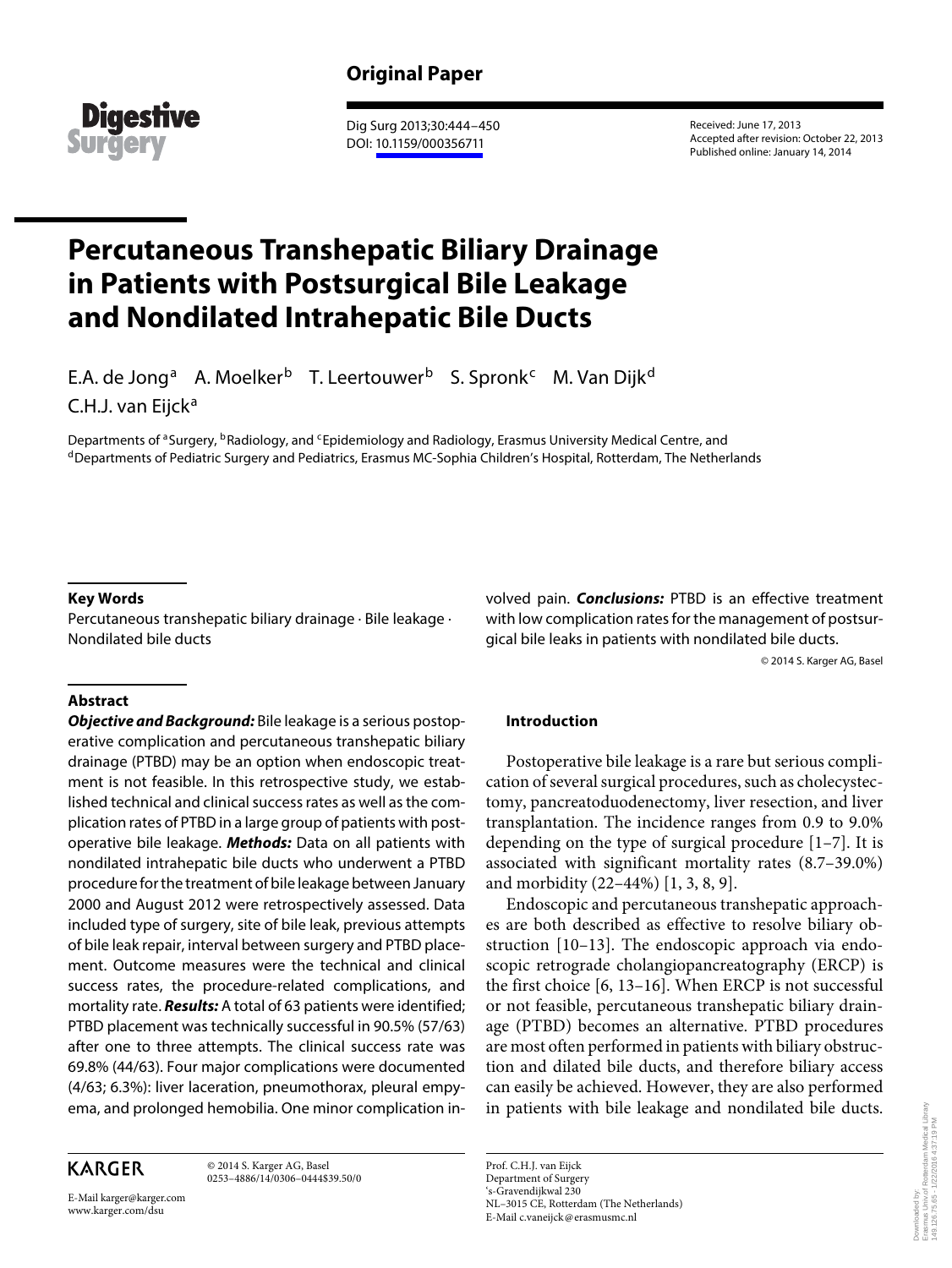But when the bile ducts are decompressed, many passes are often required to gain access [17] .

 The first clinical studies on accessing nondilated bile ducts for percutaneous transhepatic cholangiography (PTC) reported a 25% technical success rate and a 21% complication rate [15, 18] . More recent small series have shown that PTC and subsequent drainage for a variety of indications can be feasible in patients with nondilated bile ducts as well; the technical success rates were similar to those in patients with dilated bile ducts (91–100%) [17, 19–26] . Several studies have described the management of biliary leakage both after hepaticojejunostomy or post-hepatectomy, however a PTBD was performed in the minority of patients [27, 28]. To our knowledge, we report the largest study on only PTBD procedures for biliary leakage in a group of exclusively postoperative patients. The aim of this retrospective study was primarily to investigate the technical success and also determine the clinical success and complication rates of this procedure.

## **Materials and Methods**

#### *Patients*

 Eligible patients for this study were all subjects who underwent a PTBD procedure for the treatment of postsurgical bile leakage at the Department of Surgery of the Erasmus University Medical Centre, Rotterdam, the Netherlands, between January 2000 and August 2012. Only those patients with nondilated intrahepatic bile ducts on preinterventional ultrasound were included. Patients were subjected to PTBD when there was evidence of persisting bile leakage that could not be treated conservatively or with ERCP. As this study was retrospectively performed, the local ethics committee waived written informed consent.

## *Variables and Definitions*

 We retrieved the following information from the clinical records of the patients included: date of the PTBD procedure, time interval between the initial surgical procedure and the PTBD procedure, type of surgery, site of bile leak, previous attempts of bile leak repair, technical and clinical success rates, procedure-related complications, and patient's survival.

 On the preinterventional ultrasound, nondilated ducts were defined as peripheral bile ducts measuring <2 mm in diameter or by visualization of ducts smaller than the adjacent portal vein  $[17]$ .

 The initial diagnosis of bile leakage was based on either the presence of bile in a surgical drain or in a percutaneous drain which was placed in a fluid collection on imaging studies performed on clinical findings (e.g. fever, abdominal pain, peritonitis and sepsis). The diagnosis was mostly confirmed by PTC, occasionally by ERCP.

 The PTBD procedure was considered to be technically successful if either an internal-external drainage or external drainage only was accomplished. The bile leak was considered clinically successfully resolved if repeat cholangiograms, performed after bile drain production had stopped, showed absence of contrast extravasation outside the bile ducts (definitive closure of the leak). Complications were classified as major or minor according to the Society of Cardiovascular Interventional Radiology guidelines [29]. Major complications are those resulting in hospitalization (for outpatients), unplanned increase in the level of care, prolonged hospitalization, permanent adverse sequelae, or death. Minor complications are those requiring nominal therapy, or a short hospital stay for observation as needed, exclusive of sequelae.

#### *Technique of Percutaneous Biliary Drainage*

 Preprocedural antibiotic prophylaxis consisted of 1 g of Augmentin<sup>®</sup> administered intravenously. All PTBD procedures were performed under local anesthesia (except when patients were already anesthetized) and patients received intravenous medication for conscious sedation. Under the supervision of an interventional radiologist, fractionated intravenous injection was titrated with steps of 0.05 and 2.5 mg for fentanyl and midazolam, respectively, until effective analgesia and sedation were obtained.

 Oxygen saturation and heart rate were monitored during the course of the procedure. The puncture site was chosen under ultrasound guidance and the operation field was disinfected (chlorhexidine, 70% alcohol) and anaesthetized (10 ml of 2% lidocaine). Next, percutaneous puncture of the intrahepatic bile duct was performed using of a 21-gauge needle (Chiba Tip Needle; Cook Medical, Inc., Bloomington, Ind., USA) under ultrasound guidance. After puncturing the bile duct, contrast material was injected and the correct position of the needle was indicated by opacification of the bile duct. In some cases, if the bile ducts were not visible with ultrasound, the bile duct was punctured under fluoroscopic guidance. The needle was then advanced towards a peripheral portal vein and after removing the needle stylet, contrast was gently injected while withdrawing the needle until a bile duct opacified. When the contrast injection showed that the needle tip was successfully placed in a bile duct, a 0.018-in guidewire was advanced. The needle was subsequently exchanged for a small coaxial catheter and a cholangiography was made. Next, the small coaxial catheter was replaced by a sheath with a distal marker and a 4-Fr inner diameter using the 0.018-in guidewire. A catheter with hydrophilic guidewire was then introduced through the 4-Fr sheath and attempts were made to enter the small bowel. Finally, the sheath and catheter were exchanged for a 10-Fr biliary multi-sidehole drainage catheter (Cook Medical, Inc.) over a stiff guidewire for internal-external drainage. If the common bile duct could not be cannulated and no drainage tube could be placed in the small bowel, an 8.5-Fr external drainage catheter was positioned in the common bile duct. After positioning of the PTBD, healing of the bile leak was monitored with repeat cholangiograms.

## *Data Analysis*

 Nominal data are presented as numbers and percentages. Normally distributed variables are presented as mean (SD). Non-normally distributed variables are presented as median (interquartile range). The Mann-Whitney U test was used to compare time between surgery and PTBD for successful procedures versus failed procedures. Fisher exact tests were applied to compare nominal outcomes between groups.

PTBD for post-surgical bile leakage Dig Surg 2013;30:444-450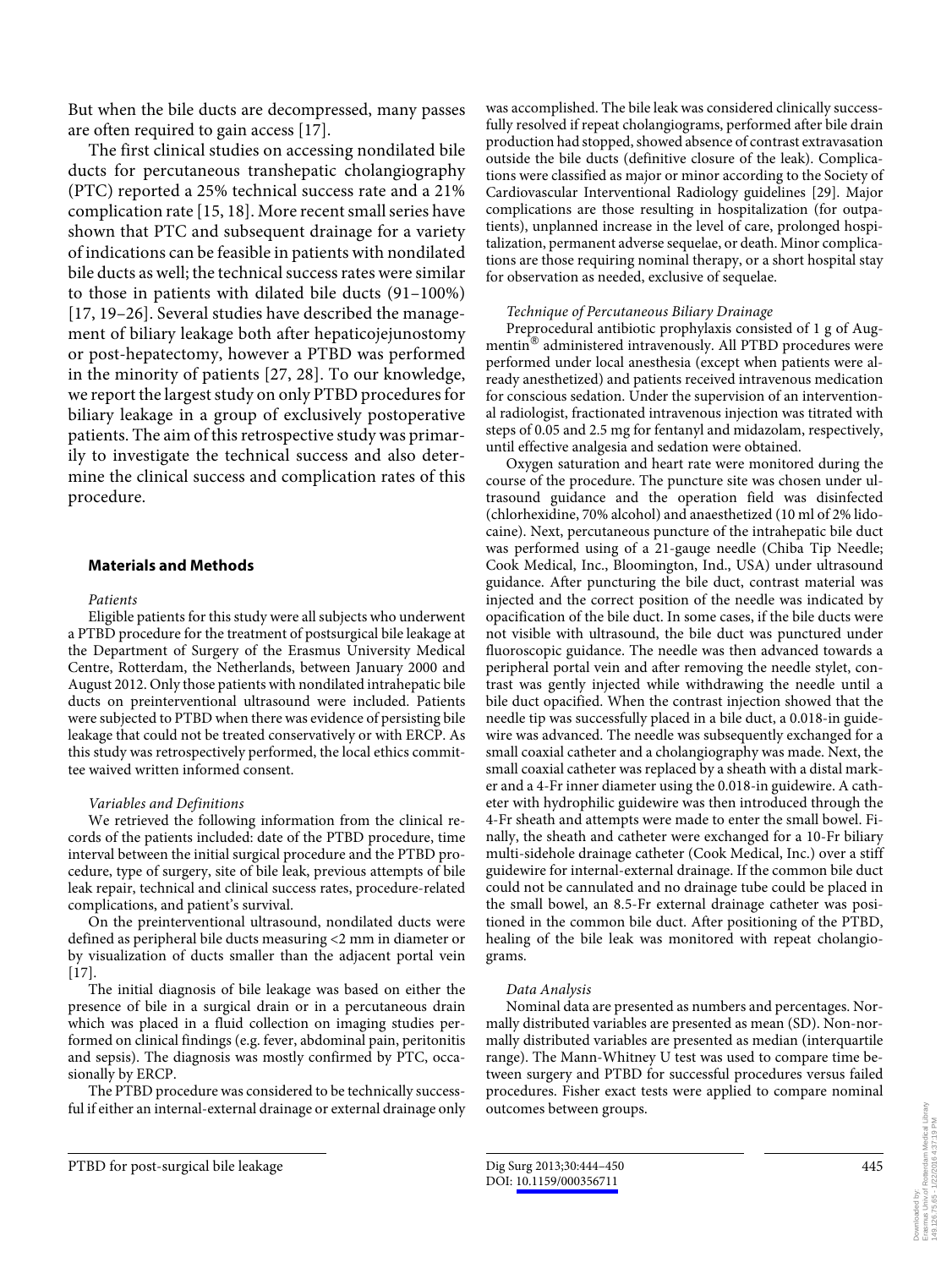## **Results**

 More than 900 patients underwent a PTBD procedure for various indications between 2000 and 2012, of whom 63 patients with nondilated bile ducts. The number of PTBD procedures annually varied from 2 to 10 with a median of 4. The background characteristics of the patients are shown in table 1. The most frequent bile leakage was seen at the hepaticojejunostomy after liver transplantation or pancreaticoduodenectomy.

 The PTBD was performed a median of 17 days after the initial surgical intervention, range 2–664 days (1 patient was treated conservatively for almost 2 years after the initial surgery with multiple ERCP procedures, before undergoing a PTBD procedure). Only 6 patients had a PTBD procedure within 1 week after surgery. In 43 patients (68.3%) an ERCP was not possible because of postsurgical inaccessibility of the bile ducts. In the remaining 20 patients, PTBD was performed after reported failure of ERCP.

 Of the 63 patients, 27 (42.9%) had undergone a surgical re-exploration before the PTBD. In all these patients a PTBD placement was indicated because the leak could not be found or because the re-exploration did not heal the leak. Of the 63 patients, 8 (12.7%) underwent the procedure fully anesthetized.

## *Technical Success*

 The overall technical success rate was 90.5% (57/63). In 51 patients (81.0%) the first attempt was successful. In 6 of 12 patients (50.0%) in whom the first attempt failed, a second or third attempt at a later stage was successful (fig. 1). In table 2 the technical success rate is shown for the three different sites of bile leakage.

 The main outcome measures of the PTBD procedure analyzed per type of surgery are shown in table 3. The catheter was placed at the right site in 44 patients, at the left site in 11 patients, at both the right and left site in 1 patient, and in 1 patient a right-sided catheter was placed when it failed at the left site.

 41 patients received an internal-external drainage catheter, 16 patients an external one. In 5 cases the external drainage catheter was later converted to an internal-external drainage catheter, a mean 12 days (range 7–18) after the initial procedure. In 2 of the 6 patients in whom the PTBD failed, the second attempt failed as well. One of these 2 patients was re-operated and recovered uneventfully. The other was treated with an ERCP and subsequent stent placement, after which the bile leak healed.



**Fig. 1.** Flow diagram showing the attempts, successes and failures of the PTBD procedures.

**Table 1.** Patient characteristics  $(n = 63)$ 

| Characteristic                     | n(%)      |
|------------------------------------|-----------|
| Age, years, mean (SD)              | 57(15)    |
| Range                              | $21 - 87$ |
| Male                               | 31(49)    |
| Initial surgical intervention      |           |
| Cholecystectomy                    | 22(35)    |
| Biliodigestive anastomosis         | 19(30)    |
| Liver transplantation              | 12(19)    |
| Liver resection                    | 10(16)    |
| Site of bile leak                  |           |
| Bile ducts <sup>1</sup>            | 29 (46)   |
| Hepatico- or choledochojejunostomy | 30(48)    |
| Plane of resection                 | 4(6)      |

<sup>1</sup> Leaks at the bile ducts were at the cystic duct stump ( $n = 4$ ), ductus choledochus ( $n = 14$ ), and common left or right hepatic duct  $(n = 11)$ .

 Technical success or failure was not statistically significantly related to time between surgery and first PTBD procedure (Mann-Whitney test,  $p = 0.13$ ). The technical success rate increased from 82.1% in the first study period (2000–2006) to 97.1% in the last study period (2007– 2012) (Fisher exact test,  $p = 0.08$ ).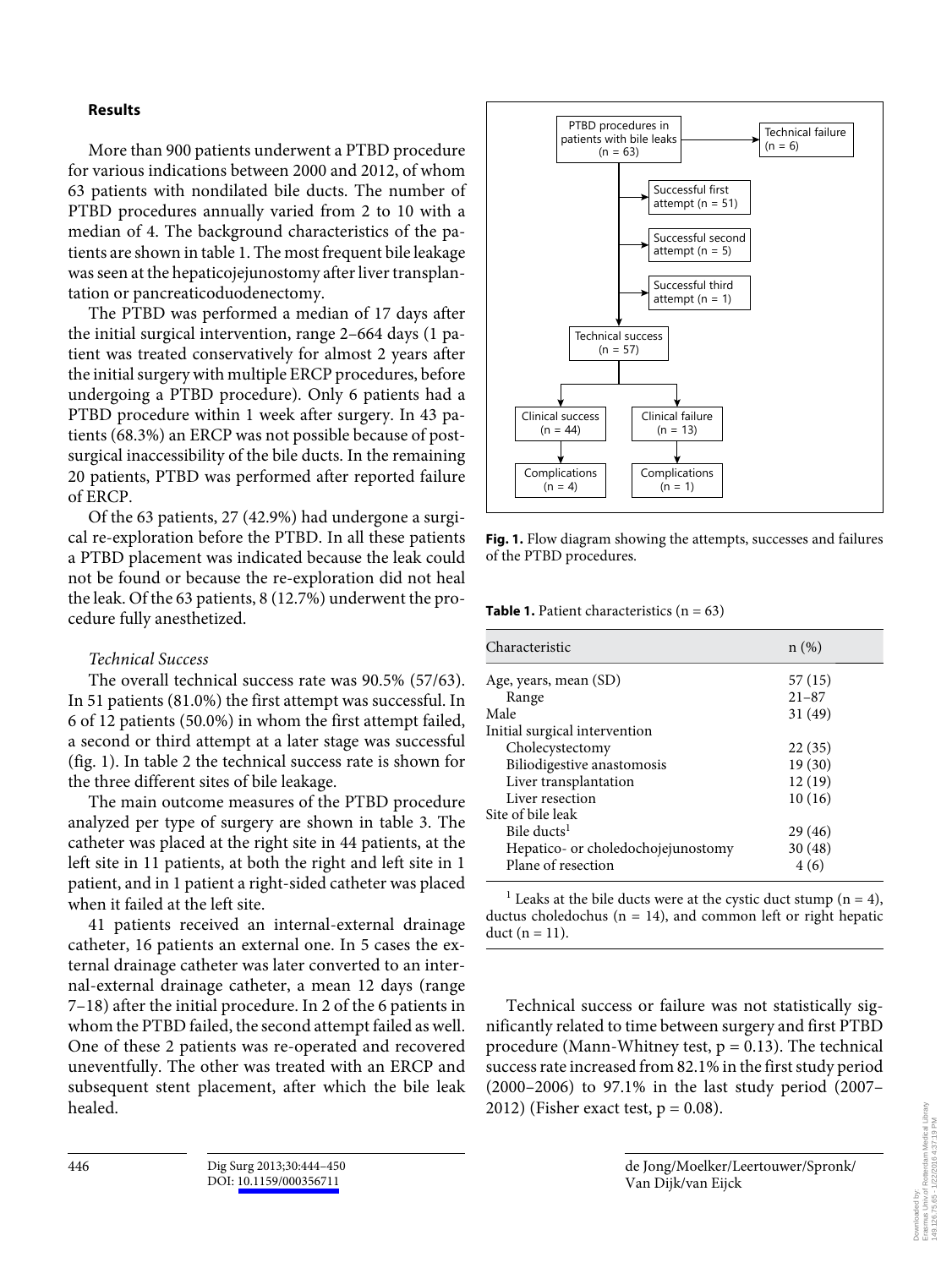

**Fig. 2.** A case where the bile leak resolved after the PTBD procedure was successful at the first attempt.

**Table 2.** Outcome measures by the site of bile leakage, n (%)

| Outcome <sup>1</sup>   | Total sample<br>$(n = 63)$ | Leakage at the bile<br>ducts $(n = 29)$ | Leakage at the hepatico- or<br>choledochojejunostomy ( $n = 30$ ) | Leakage at plane of<br>resection $(n = 4)$ |  |
|------------------------|----------------------------|-----------------------------------------|-------------------------------------------------------------------|--------------------------------------------|--|
| Technically successful | 57 (91)                    | 25(86)                                  | 28 (93)                                                           | 4(100)                                     |  |
| Clinically successful  | 44 (70)                    | 19 (66)                                 | 24 (80)                                                           | 1(25)                                      |  |
| Total complications    | 5(8)                       | 1(3)                                    | 3(10)                                                             | 1(25)                                      |  |
| Major complications    | 4(6)                       | 1(3)                                    | 2(7)                                                              | 1(25)                                      |  |
| 30-Day mortality       | 4 (6)                      | 1(3)                                    | 2(7)                                                              | 1(25)                                      |  |

 $^{\rm 1}$  All Fisher exact tests comparing the four groups on the outcomes of table 2 give a p value of 1.0.

**Table 3.** Outcome measures by type of surgery

| Outcome <sup>1</sup>   | Total sample<br>$(n = 63)$ | Cholecystectomy<br>$(n = 22)$ | Biliodigestive anastomosis<br>$(n = 19)$ | Liver transplantation<br>$(n = 12)$ | Liver resection<br>$(n = 10)$ |
|------------------------|----------------------------|-------------------------------|------------------------------------------|-------------------------------------|-------------------------------|
| Technically successful | 57(91)                     | 21 (95)                       | 15(79)                                   | 11(92)                              | 10(100)                       |
| Clinically successful  | 44 (70)                    | 17(77)                        | 13 (68)                                  | 6(50)                               | 8(80)                         |
| Total complications    | 5(8)                       | 1(5)                          | 3(16)                                    | $\overline{\phantom{0}}$            | 1(10)                         |
| Major complications    | 4(6)                       | 1(5)                          | 2(11)                                    |                                     | 1(10)                         |
| 30-Day mortality       | 4(6)                       |                               | 1 (5)                                    | 2(17)                               | 1(10)                         |
|                        |                            |                               |                                          |                                     |                               |

 $1$  All Fisher exact tests comparing the four groups on the outcomes of table 2 give a p value of 1.0.

## *Clinical Success*

 The overall clinical success rate was 69.8%, as the bile leak was completely resolved in 44 of the 63 patients. After a technically successful PTBD, the bile leakage healed in 44 of the 57 (77.2%) patients. In 40 of the 51 patients (78.4%) in whom the PTBD procedure was successful at the first attempt, the bile leak resolved (an example is shown in figure 2).

 Bile leakage at the biliodigestive anastomosis was resolved in 80.0% (24/30) after PTBD placement, leakage

Downloaded by:

Erasmus Univ.of Rotterdam Medical Library 149.126.75.65 - 1/22/2016 4:37:19 PM

Univ.of Rotterdam Medical Library<br>75.65 - 1/22/2016 4:37:19 PM

at the bile ducts in 65.5% (19/29), and leakage at the plane of resection in  $25.0\%$  (1/4) (table 2). However, in 13 patients the bile leak did not resolve; 8 of these patients died before healing of the bile leak could be demonstrated. In the 4 other patients the bile leak was resolved after (a) a new, successful, ERCP procedure with subsequent stent placement  $(n = 2)$ ,  $(b)$  an additional left-sided drainage catheter to heal the leak, next to the right-sided catheter that was already present, and (c) by using coils.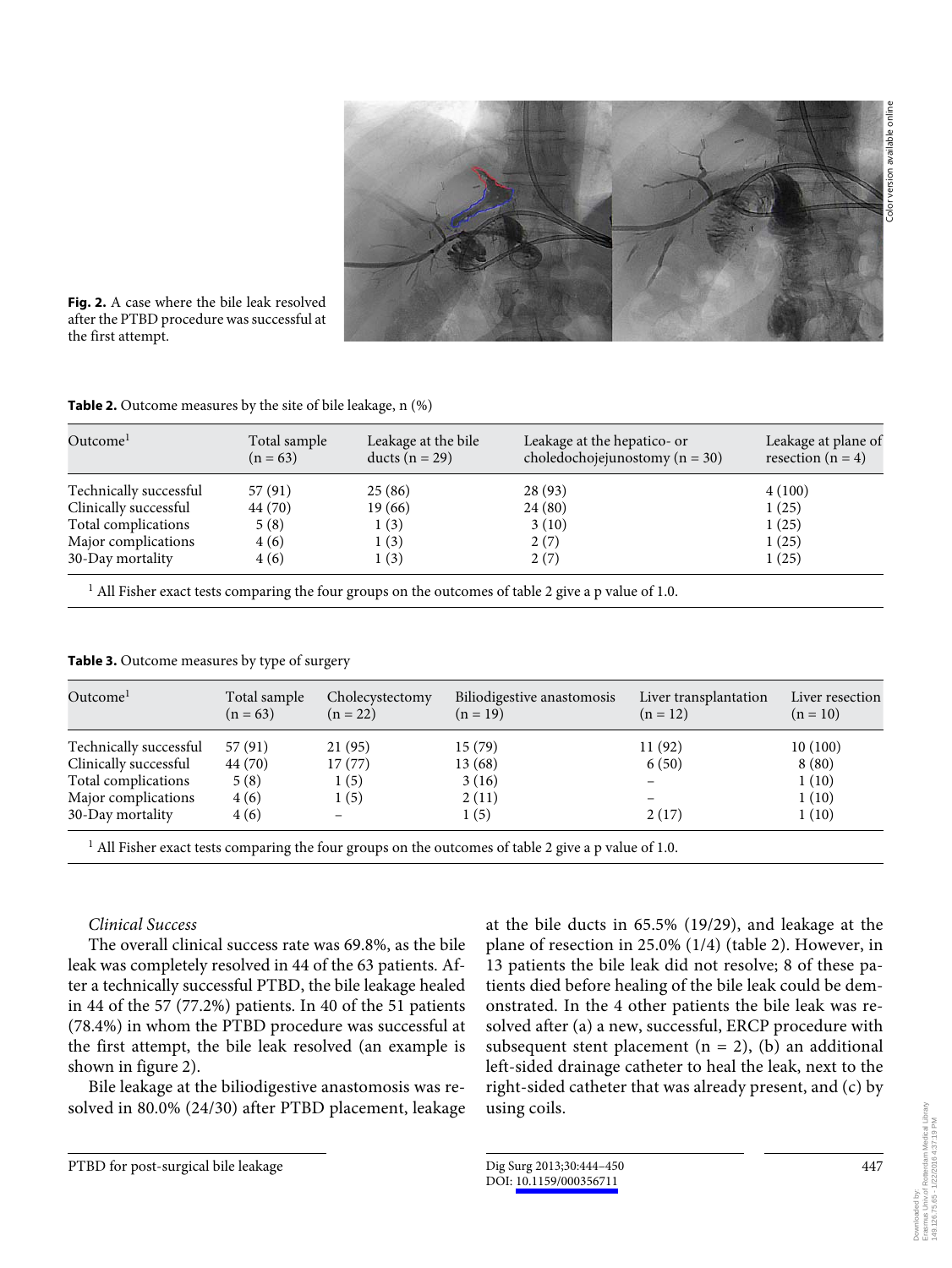Nine patients with iatrogenic bile duct injury required definitive surgical reconstruction on the biliary tract. They all had clinically successfully resolved bile leaks after PTBD placement. Hepaticojejunostomy was performed in all 9 patients a mean 106 days after PTBD (range 43– 156). Time between surgery and first PTBD was not statistically significantly different between clinical successes and clinical failures with medians (IQR) of 18 (11–27) and 14 (11–24), respectively (Mann-Whitney U test,  $p =$ 0.52). The clinical success rate increased statistically significantly from 60% in the first study period (2000–2006) to 84.8% in the second study period (2007–2012) (Fisher exact test,  $p = 0.04$ ).

# *Complications*

 The overall complication rate was 7.9% (5/63). Major complications (6.3%) documented were: pneumothorax  $(n = 1)$ , pleural empyema  $(n = 1)$ , liver laceration  $(n = 1)$ , and prolonged hemobilia  $(n = 1)$ . Only one minor complication (1.6%) was documented, namely pain after the procedure.

 The case of prolonged hemobilia concerned a 75-yearold man with bile leakage after a complicated cholecystectomy after an uncomplicated PTBD procedure. The hemobilia was based on a fistula between the right hepatic artery and the common bile duct. Embolizations and covered stent placements in the hepatic artery successfully stopped the bleeding. All other complications were treated successfully without any clinical sequelae.

 The 30-day mortality rate of all patients was 6.3% (4/63); death occurred 1, 2, 4, and 28 days, respectively, after the PTBD procedure. In-hospital mortality was 11.1% (7/63). These 7 patients were already in a poor condition before the procedure. Six died of underlying problems, i.e. sepsis  $(n = 4)$ , irresectable cholangiocarcinoma  $(n = 1)$ , and aspiration pneumonia  $(n = 1)$ . All of them had a technical successful PTBD placement at the first attempt but all, except the patient that died due to an irresectable cholangiocarcinoma, were clinical failures. In the patients who died from sepsis, the PTBD could not control the source of sepsis. No evidence of bile leak resolution was seen at the time of death in the patient who died from aspiration pneumonia.

 One patient died of procedure-related complications. This concerned a 50-year-old woman with persisting bile leakage at the resection plane following a left hepatectomy. Multiple passes were needed before the bile duct was correctly punctured and an internal-external drainage catheter could be placed. Within 1 h after placement, a liver laceration led to severe hypovolemic, hemorrhagic shock. She was re-operated and packed but the shock could not be corrected and she died the next day.

# **Discussion**

 This study showed that PTBD is an effective treatment for the management of postsurgical bile leaks, as the bile leak resolved in 69.8% (44/63) of cases. The technical success rate was high at 90.5% and the complication rate was low at 7.9%. To the best of our knowledge, this study encompassed the largest time span and sample size of its kind. Over the last 20 years a number of small studies in at least 10 patients also reported high technical success rates (91–100%), high clinical success rates (70–100%), and low major complication rates (0–13%) [8, 19, 21, 22, 25, 26, 30] .

# *Technical Success*

 The above high technical success rates were achieved despite nondilated bile ducts. In the present study we used ultrasound guidance either alone or, when bile ducts were not visible or could not be punctured directly, combined with fluoroscopy. In a study from Kuhn et al. [19] the fluoroscopy time in patients with nondilated bile ducts was significantly longer than that in patients with dilated bile ducts. These authors also applied supplementary techniques for the opacification of the intrahepatic bile system: in 16 of 21 patients they used either CT-guided percutaneous puncture, T-drainage, or a temporary gallbladder drainage to aid the PTBD placement, resulting in a 100% technical success rate. Aytekin et al. [20] achieved access to dilated bile ducts with percutaneous puncture of a peripheral duct under ultrasonographic guidance. In patients with nondilated peripheral bile ducts at ultrasound, the puncture was performed under fluoroscopic guidance using cholangiography (obtained via the drainage catheter near the leak site or surgical T-tube). Furthermore, in some studies the puncture site was usually more central when the bile ducts were nondilated, as this facilitates the puncture [21, 22, 26]. Also, Funaki et al. [17] reported a higher number of passes in patients with nondilated bile ducts. In the present study, too, the puncture site was occasionally more central, and in some cases multiple passes were needed before the bile ducts were correctly punctured. Since the radiologist performing these procedures remained the same over the study period, the increase of the success rate (97.1%) in the last study pe-

de Jong/Moelker/Leertouwer/Spronk/

Van Dijk/van Eijck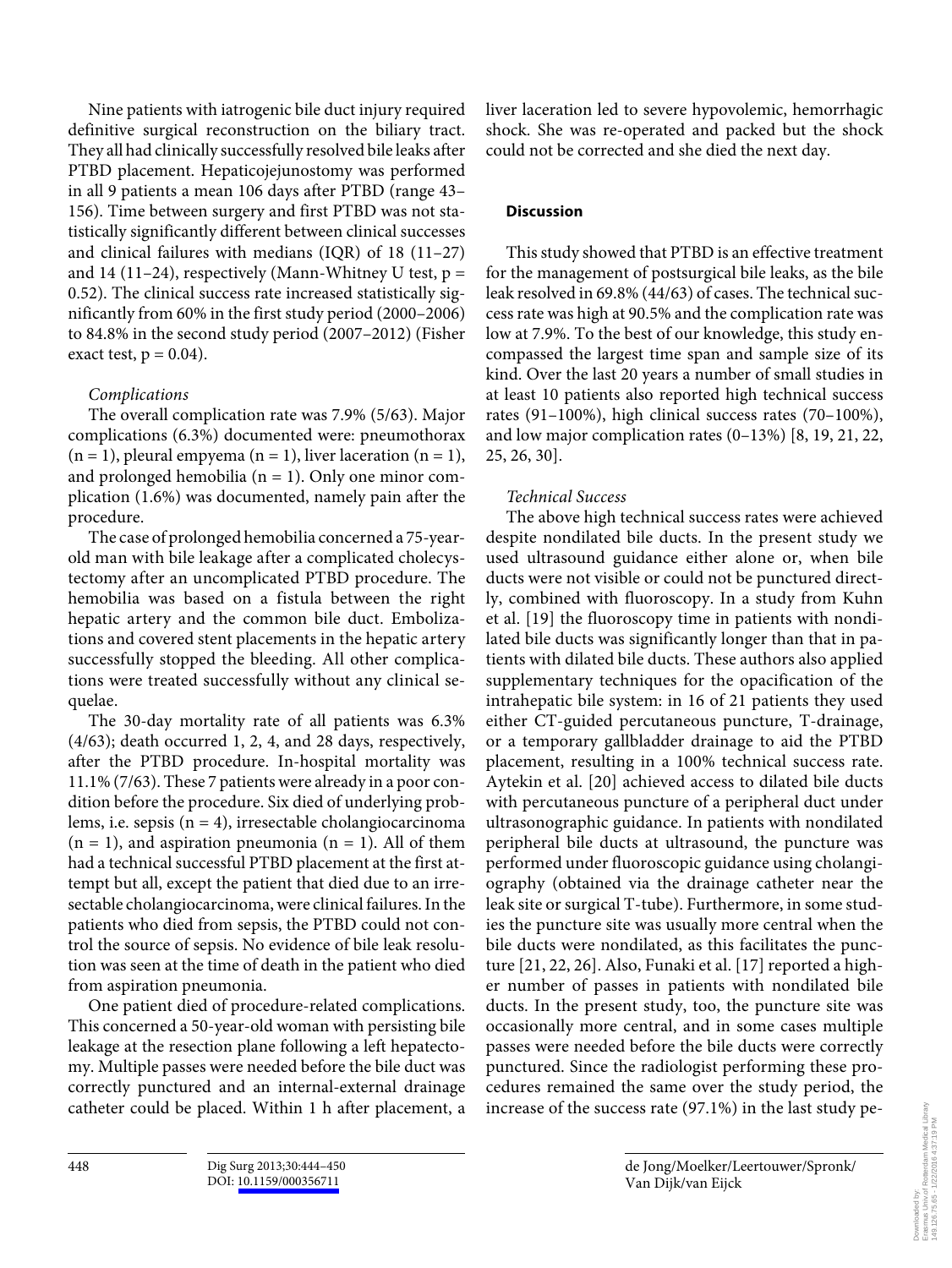riod (2007–2012) compared to 82.1% in the first study period (2000–2006) is probably due to the improvement of imaging modalities, especially the ultrasound used for PTBD.

# *Clinical Success*

 The overall clinical success rate in this study was 69.8% (44/63), a little lower than rates reported in other studies, ranging from 70 to 100% [8, 21, 22, 25, 26, 30]. The difference can be explained by the complexity and the severity of the underlying diseases of our patients. Our hospital serves as a tertiary university-based referral center for liver pathology, and many patients were already in a very poor condition when they arrived, presenting themselves with concomitant abdominal sepsis.

 The increased clinical success rate, from 60% in the first period to 84.4% in the second study period, was mainly due to the technical progress made by our radiologist, which led to a higher percentage of patients with a successful PTBD procedure.

# *Early versus Late PTBD*

 Statistical analysis showed that the interval between initial surgical procedure and PTBD procedure is not related to the technical and clinical success rates, which is probably due to the heterogeneity of our patient group. However, in patients with signs of sepsis due to the bile leakage, early PTBD is most likely indicated and may be less successful due to the patient's poor clinical condition. Early drainage in itself may have a negative effect on technical and clinical success rates.

# *Complications*

 We found an overall complication rate of 7.9% (5/63); 4 patients developed major complications (6.3%), 1 of whom died. Comparisons with other studies are impeded by the different definitions used. However, those studies with a similar major complication definition reported major complication rates from 0 to 13% [8, 17, 19–26, 31, 32] . Our major complication rate of 6.3% fits within this range.

 As mentioned above, nondilated bile ducts are sometimes punctured more centrally. However, puncture closer to the hepatic hilum, and therefore also closer to larger vascular structures, carries a higher risk of vascular complications [33]. Only  $1(1.6%)$  vascular complication was documented in our study. Similar series report vascular complications after the PTBD procedure in 4–13% of patients with bile leaks [8, 22, 26, 30] . These numbers should be interpreted with caution though, as the patient populations in these studies were relatively small. Still, the major complication rates of most studies are below the 10% threshold recommended by the Society of Cardiovascular and Interventional Radiology [29] .

 For the different types of surgery as well as types of bile leak, we found only slight differences in the main outcomes. This, in combination with the small numbers of patients in each group, does not allow making definite clinical recommendations.

 Several limitations of the study need to be addressed. Firstly, it is a retrospective study over a 12-year period with its inherent disadvantages. Information on the number of punctures, procedure time and minor complications was not always available, therefore we only scored for separate radiological attempts. Secondly, PTBD procedures were sometimes performed under ultrasound guidance alone and as ultrasound is an operator-dependent procedure, the results will differ with the experience of the operator. Thirdly, the patient group was heterogeneous with respect to the underlying disease and cause of biliary leakage, but nevertheless represents clinical practice. Fourthly, as some studies report that bile leakage is associated with biliary anastomotic strictures [8, 17, 19– 26, 31, 32], we attempted to analyze the occurrence of strictures following a PTBD procedure. However, we could not draw conclusions due to the fact that many patients returned to their former hospital for follow-up after treatment. Lastly, because length of hospital stay in other settings was unknown, we could not draw conclusions on duration of treatment.

 In conclusion, this study showed that PTBD is an effective treatment with low complication rates for the management of postsurgical bile leakage in patients with nondilated bile ducts.

- **References** 21 Buanes T, et al: Bile leak after cholecystectomy significance and treatment: results from the National Norwegian Cholecystectomy Registry. Int Surg 1996;81:276–279.
	- 2 Li SQ, et al: Bile leakage after hepatectomy for hepatolithiasis: risk factors and management. Surgery 2007;141:340–345.
	- 3 Lo CM, et al: Biliary complications after hepatic resection: risk factors, management, and outcome. Arch Surg 1998;133:156–161.
	- 4 Parviainen MC, Sand JA, Nordback IH: Coincidence of pancreatic and biliary leakages after pancreaticoduodenal resections. Hepatogastroenterology 1996;43:1246–1249.
	- 5 Yeo CJ, et al: Six hundred fifty consecutive pancreaticoduodenectomies in the 1990s: pathology, complications, and outcomes. Ann Surg 1997;226:248–260.

449

PTBD for post-surgical bile leakage Dig Surg 2013;30:444-450